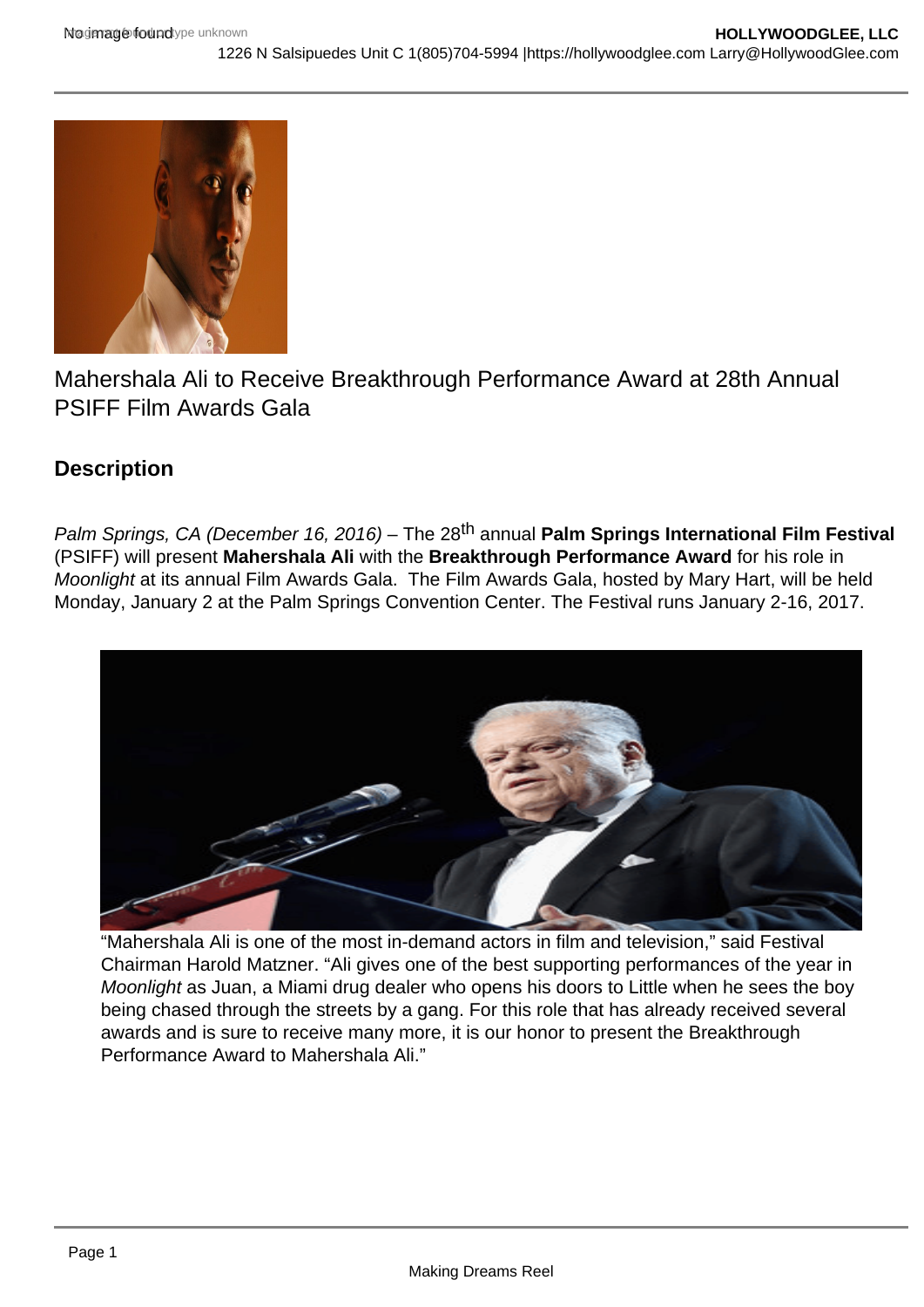Past recipients of the Breakthrough Performance Award include Marion Cotillard, Jennifer Hudson, Felicity Huffman, Brie Larson, Lupita Nyong'o, David Oyelowo, Rosamund Pike and Jeremy Renner. In the years they were honored, Cotillard, Hudson, Larson and Nyong'o went on to receive Academy Awards<sup>®</sup>, while Huffman, Pike and Renner received nominations.

A timeless story of human connection and self-discovery, Moonlight chronicles the life of a young black man from childhood to adulthood as he struggles to find his place in the world while growing up in a rough neighborhood of Miami. At once a vital portrait of contemporary African American life and an intensely personal and poetic meditation on identity, family, friendship, and love, Moonlight is a groundbreaking piece of cinema that reverberates with deep compassion and universal truths. In additional to Ali, the film also stars Naomie Harris, Janelle Monáe, Alex Hibbert, Ashton Sanders, Trevante Rhodes and André Holland.

For his role in Moonlight, Mahershala Ali received a Golden Globe Award nomination, two Screen Actors Guild nominations and an NAACP Image Award nomination. Ali won two Broadcast Critics' Choice Awards, and numerous Critics Circle awards including Los Angeles, New York, San Francisco, Boston, etc. Ali was also honored with the Spotlight Award at the Savannah Film Festival and will receive the Virtuosos Award at the Santa Barbara International Film Festival. In addition, the cast will be honored with the Robert Altman Ensemble Award at the Independent Spirit Awards.

Ali has a wide-ranging background in film, television and theater. On television, he can be seen in the Netflix series' Luke Cage and House of Cards. His impressive list of film credits includes Free State of Jones, Kicks, The Hunger Games: Mockingjay – Part 1 & 2, The Place Beyond the Pines, Crossing Over, The Curious Case of Benjamin Button. Next up he can be seen in Hidden Figures, Roxanne, Roxanne which will premiere at the 2017 Sundance Festival and Alita: Battle Angel in 2018.

Previously announced honorees attending the 2017 Film Awards Gala are Amy Adams, Casey Affleck, Annette Bening, Tom Hanks, Nicole Kidman, Ruth Negga, the cast of Hidden Figures including Taraji P. Henson, Octavia Spencer, Janelle Monáe, Kevin Costner and Jim Parsons, and the cast of La La Land, including Emma Stone, Ryan Gosling, and director Damien Chazelle.



### **About The Palm Springs International Film Festival**

The Palm Springs International Film Festival (PSIFF) is one of the largest film festivals in North America, annually welcoming more than 135,000 attendees for its lineup of new and celebrated international features and documentaries. The Festival is also known for its annual Film Awards Gala,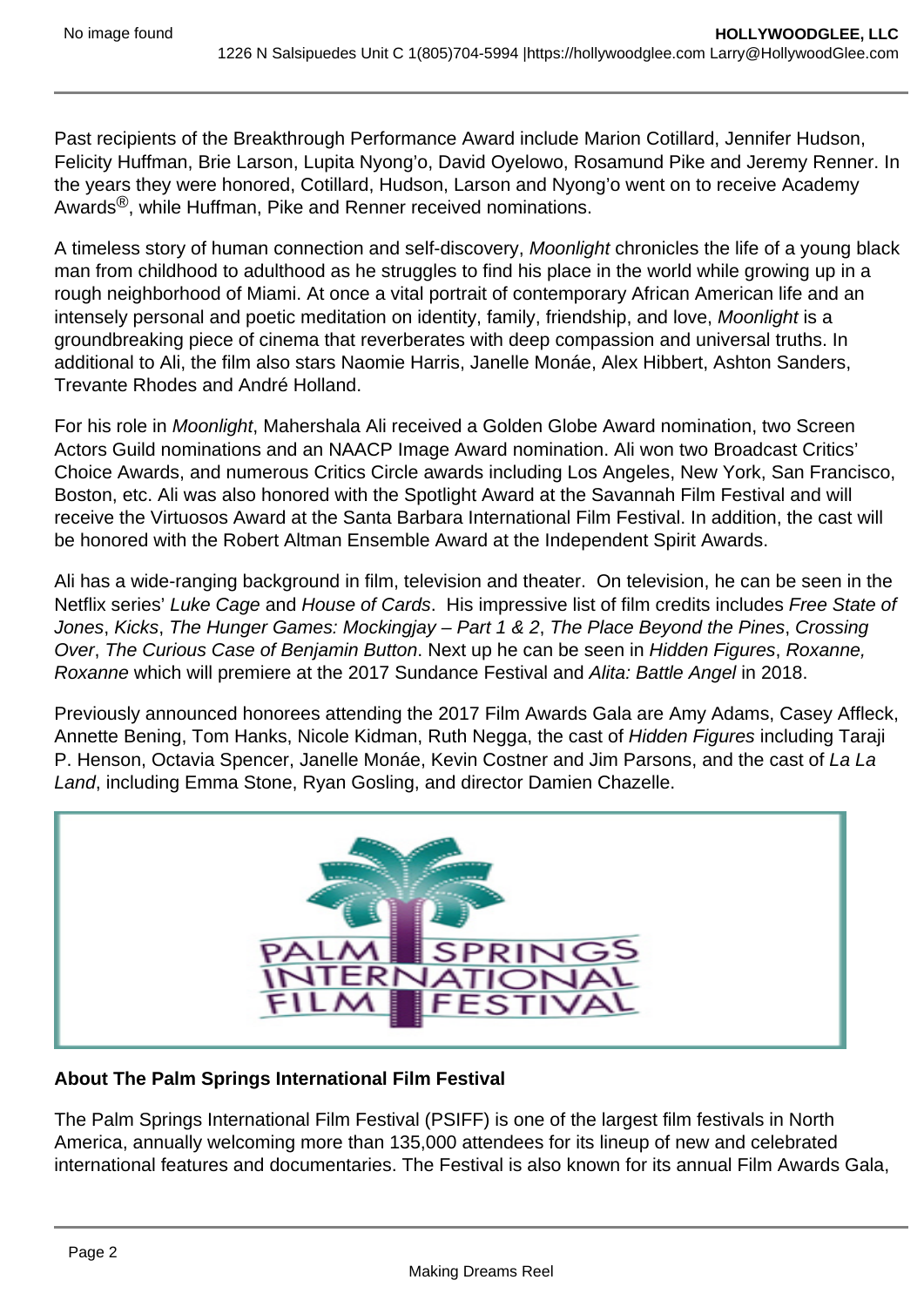a glamorous, black-tie event attended by 2,500 guests, presented this year by Chopard and sponsored by Mercedes Benz and Entertainment Tonight. The Film Awards Gala honors the year's best achievements in cinema in front of and behind the camera. The celebrated list of talents who have been honored in recent years includes Ben Affleck, Javier Bardem, Cate Blanchett, Sandra Bullock, Bradley Cooper, George Clooney, Daniel Day-Lewis, Leonardo DiCaprio, Clint Eastwood, Matthew McConaughey, Julianne Moore, Brad Pitt, Eddie Redmayne, Julia Roberts, David O. Russell, Meryl Streep, and Reese Witherspoon. PSIFF is organized by The Palm Springs International Film Society, a 501(c)(3) charitable non-profit organization with a mission to cultivate and promote the art and science of film through education and cross-cultural awareness.

For more information, call 760-778-8979 or 800-898-7256 or visit [www.psfilmfest.org](https://urldefense.proofpoint.com/v2/url?u=http-3A__www.psfilmfest.org_&d=DgMGaQ&c=qwStF0e4-YFyvjCeML3ehA&r=e-dbHXLuAc0XrQwqA21IIntVQEaGue__SkLZq-mK7WQ&m=rakauNvHO7AafVnvCZuT_vjhvbflRcHdTR5Tw2hZLnc&s=YGXjiTAEN3ozMR4Ar1vQVneVZ49vpfWBa3NdN9m_zkc&e=).

# # #

| Media contacts:                                      |                      |
|------------------------------------------------------|----------------------|
| Steven Wilson / Lauren Peteroy                       | David Lee            |
| <b>B</b>  W R Public Relations                       | <b>PSIFF</b>         |
| 212.901.3920                                         | 760.322.2930         |
| Steven.wilson@bwr-pr.com / Lauren.peteroy@bwr-pr.com | david@psfilmfest.org |

(Source: Press release courtesy of Nikki Croney/BWR

### **Category**

1. Venice International Film Festival

Tags

- 1. Art
- 2. Cinema
- 3. Conversation
- 4. creativity
- 5. entertainment
- 6. Film
- 7. Film Festival
- 8. Filmmaking
- 9. inspiration
- 10. Mahershala Ali
- 11. marketing
- 12. Media
- 13. Moonlight
- 14. News